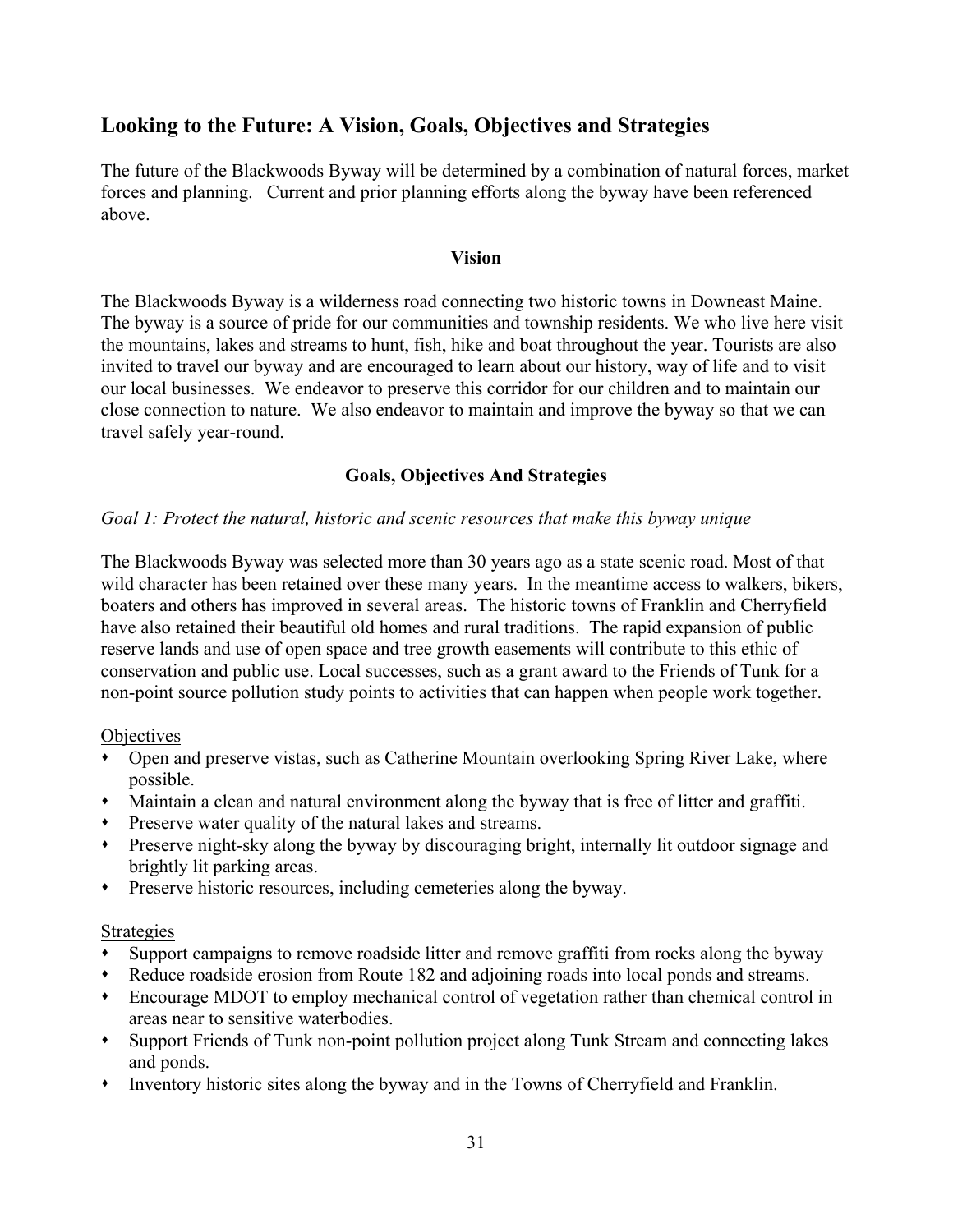- Identify resources (capital and voluntary) to clean-up cemeteries, and to add historic plaques and interpretive information at select historic sites.
- Work with local utilities to avoid obstructing scenic vistas with utility poles, lines and other infrastructure.
- Provide input into management plans for the Maine Public Reserve lands.
- Identify ways to encourage sustainable, low impact tourism within wildlife reserve areas and other environmentally sensitive locations.

# Goal 2: Maintain a safe and efficient transportation corridor connecting Cherryfield and Franklin

This goal was underscored repeatedly by residents in Cherryfield who depend on this highway as their most direct link to Ellsworth. The Blackwoods Byway was constructed in a very challenging environment before modern road construction standards had evolved. The use of this highway by freight hauling trucks stresses the road year round, but particularly in the fall and spring. The spring thaw inevitably damages the road, with much of that damage sustained until the road is resurfaced. The limited sections of Route 182 that were built to modern standards provide for safe and efficient travel. A long range goal should be to rebuild the remaining unimproved sections of Route 182 to provide safe year-round travel without detracting from the scenic character of the byway.

### Objectives

- Identify options to correct locations with high crash rates and high crash potential and pass that information to MDOT.
- Increase site distance along the byway with vegetation management and context-sensitive design.
- Improve safety for entrance and egress at access points to scenic vistas and recreational locations such as Catherine Mountain, Tunk Lake, Fox Pond, Long Pond and Spring River Lake.
- Promote context-sensitive shoulder paving along Route 182 when road segments are reconstructed.
- Study potential for passing lanes on steep grades to permit cars to pass slow moving vehicles.

# Strategies

- Corridor Management Committee works with RTAC, Sunrise Trails Coalition and MDOT to support design engineering for Route 182 safety enhancements.
- Corridor Committee works with Bureau of Parks and Lands to identify improvements for safe access to recreational sites and scenic vistas.
- Collaborate with MDOT to assure that future road improvements, such as new guardrails, use natural-looking materials and do not obstruct vistas.
- Study options for paving aprons for day use parking at boat launch areas to reduce congestion and the need to back-onto Route 182. Aprons might also provide day-use parking for ice fishing on the lakes.
- Improve directional signage, providing drivers with adequate warning of the boat launch locations.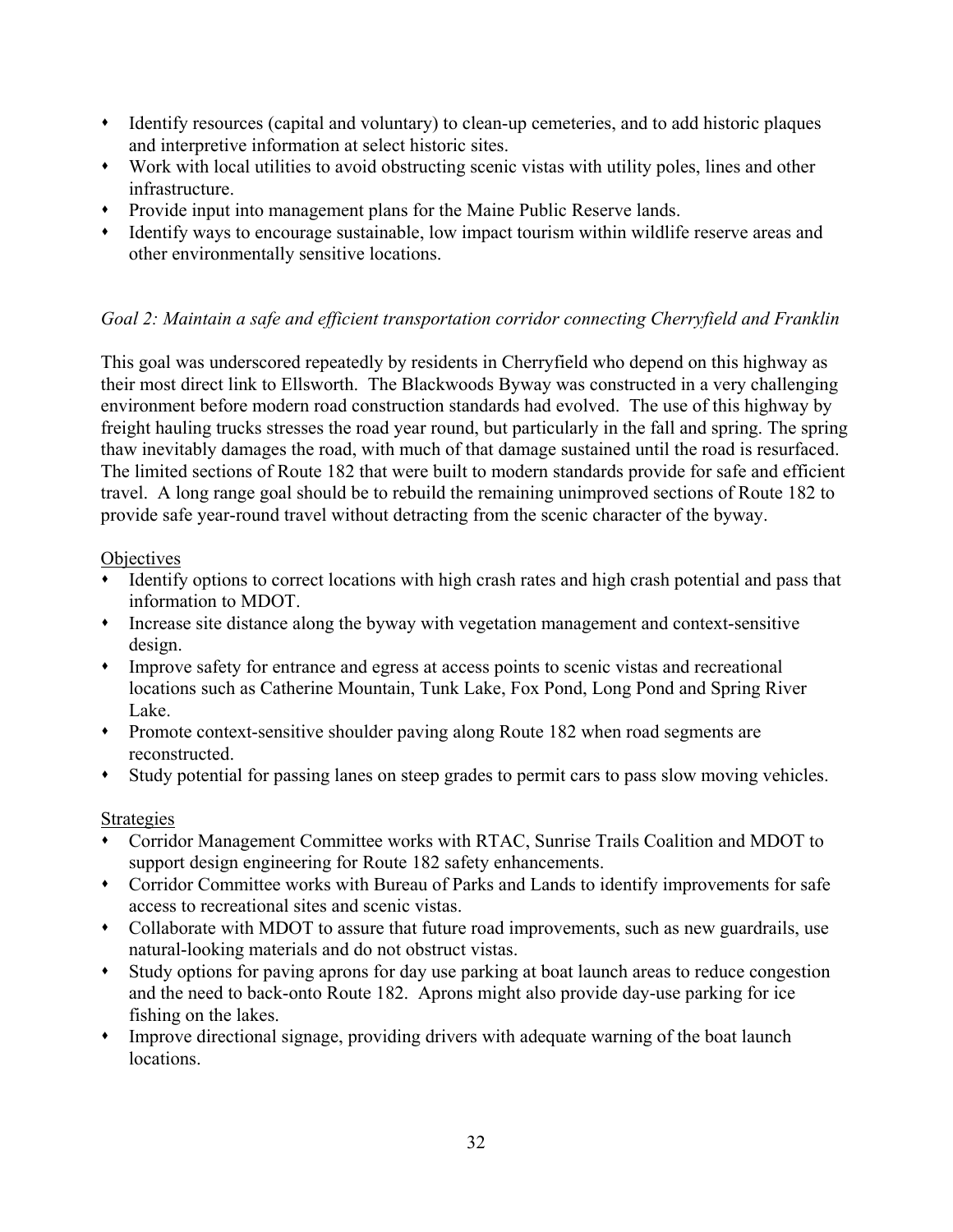### Goal 3: Promote the local economy through diversified economic activities, including forestry, farming, manufacturing, retail and tourism

Cherryfield and Franklin are struggling economically. The resource-based economy is subject to changes in the environment as well as changes in regulations affecting people's ability to use these resources. Meeting the needs of an aging population, maintaining local schools and providing employment opportunities in the region are all important goals for these towns. The Blackwoods Byway should boost local economies through providing a more efficient transportation corridor, and attracting new residents, summer residents and tourists to the area.

#### **Objectives**

- Make improvements to Route 182 to preserve transportation speeds.
- Add way-finding signage on the byway encouraging people to continue their journey into the villages of Cherryfield and Franklin.
- Increase shoulder season tourism, including fall colors visits and heritage tourism.
- Increase all-season infrastructure for nature-based tourism along the byway, including additional space for vehicles in the Tunk Lake and Spring River Lake access areas, adding locations for camping, hiking, paddling, fishing, etc. and improving boat launch facilities.
- Market and promote the corridor for low-impact eco-tourism and heritage tourism.
- Identify resources to help small businesses start-up and expand in Cherryfield and Franklin.

#### Strategies

- Seek state and federal funding for marketing and promotion for the byway, Cherryfield and Franklin.
- Identify tour packages for the region, particularly in coordination with increased visitation connected to the Calais Downeast Heritage Center and the St. Croix 400 year anniversary in 2004.
- Explore potential for a Cherryfield Gateway Grant to encourage visitors to "come closer" rather than passing through.
- Evaluated the potential impact of changing highway names between Route 182, Route 1 and Route 1A.
- Promote multiple uses of the Calais Branch Rail right-of-way, including seasonal excursion rail, snowmobiles, all terrain vehicles, horses, bicycles and pedestrians.
- Identify cell tower locations that will improve wireless phone service on the byway without compromising the viewshed.

### Goal 4: Promote community participation in protecting and enhancing the byway

Community participation in managing the Blackwoods Byway occurs in a typically low-key, Downeast manner. People passing through the corridor stop to help others who are having car problems, pick up litter and provide vacationers with ideas for things they can do in the area. These voluntary activities should be encouraged, with greater emphasis in communicating with state offices such as the Department of Transportation and Department of Conservation about local needs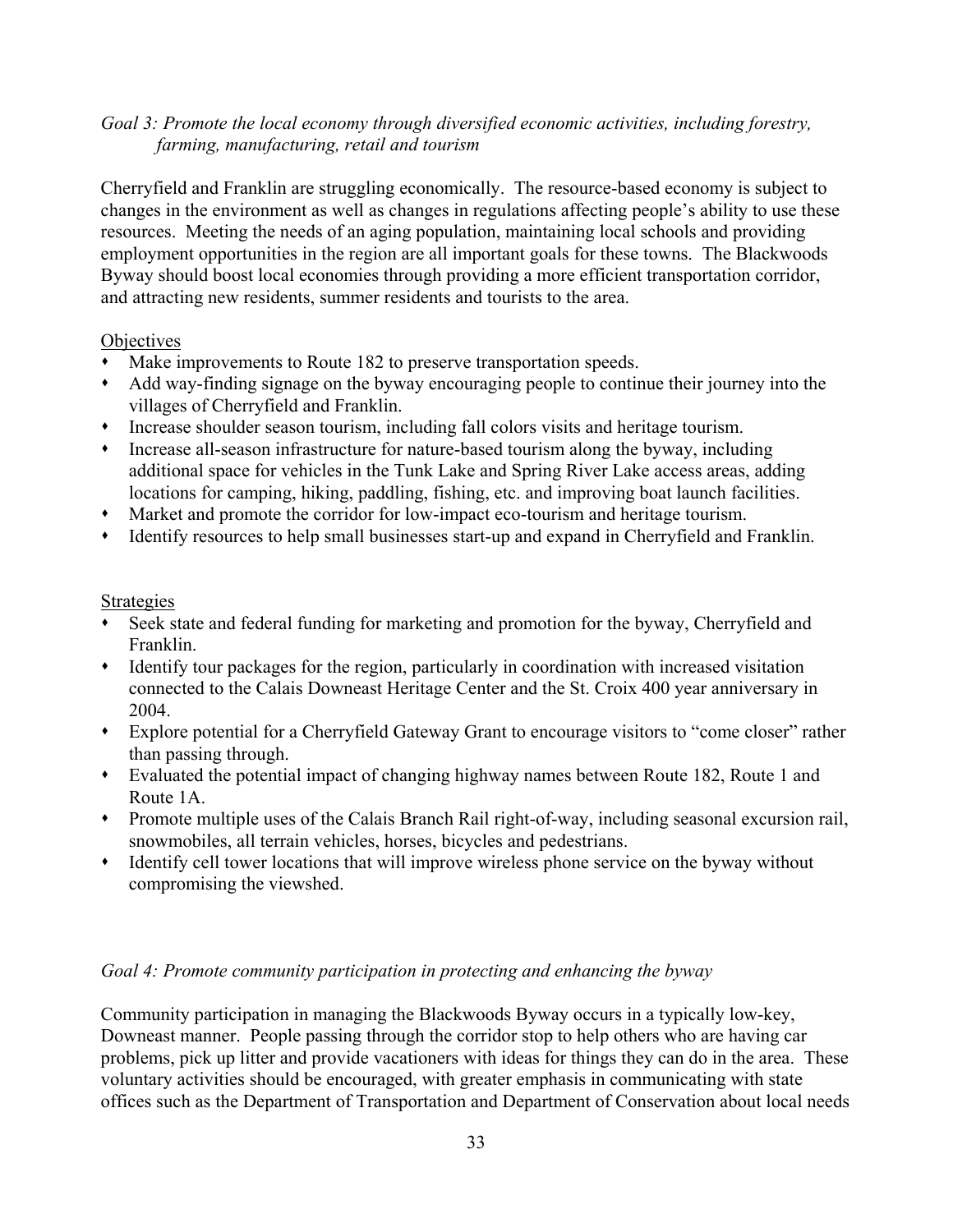and aspirations. Holding quarterly byway meetings, seeking resources for byway enhancements and supporting local voluntary organizations will help the towns and encourage ongoing success of the byway.

Locally, communication travels mostly by word-of-mouth. It is therefore very important that a diverse group of citizens remain active in the Corridor Committee. These committee members need to share what they have learned from their families and neighbors in order to shape local policies.

### Objectives

- Develop a detailed work plan and community participation plan for refining and implementing byway objectives.
- Expand the circle of individuals and organizations partnering with the Corridor Management Committee.
- Support annual roadside litter collection and graffiti removal programs.

### Strategies

- Share copies of this corridor management plan with community organizations such as the Narraguagus Snowmobile and ATV Club, Franklin and Cherryfield Historical Societies, and Downeast Rivers Land Trust.
- Identify partners for roadside litter and graffiti clean-up days in Franking and Cherryfield.
- Identify resources (capital and voluntary) to clean-up cemeteries, and to add historic plaques and interpretive information at select historic sites.

# Goal 5: Encourage education about this byway for our residents and visitors

Education comes in many forms. Programs in the local schools and clubs can benefit by learning about the natural and historical assets found along the Blackwoods Byway. Past projects, such as litter collection and removal of graffiti not only reduce the existing eye-sores, but also build greater awareness of the importance of stewardship. Educating visitors is a different process that is supported by brochures, press releases, material in regional tourism guides, interpretive signage, information kiosks and even the creation of a Blackwoods Byway web site. Much can be accomplished through education. Important historical assets noted in one public meeting include blueberries, the gallamander (cart for carrying granite blocks), ice cutting and ice-houses, the hatchery once located on the Byway next to Tunk Lake and the Black Smith Shop in Cherryfield.

### **Objectives**

- Add a small number of scenic turnouts, such as a Catherine Mountain overlook.
- Incorporate interpretive signage at scenic turnouts and the Tunk Lake and Spring River Lake access points.
- Develop information resources for local schools to learn more about the Blackwoods Byway.
- Develop information resources accessible to visitors such as brochures and a presence on the Internet.

### Strategies